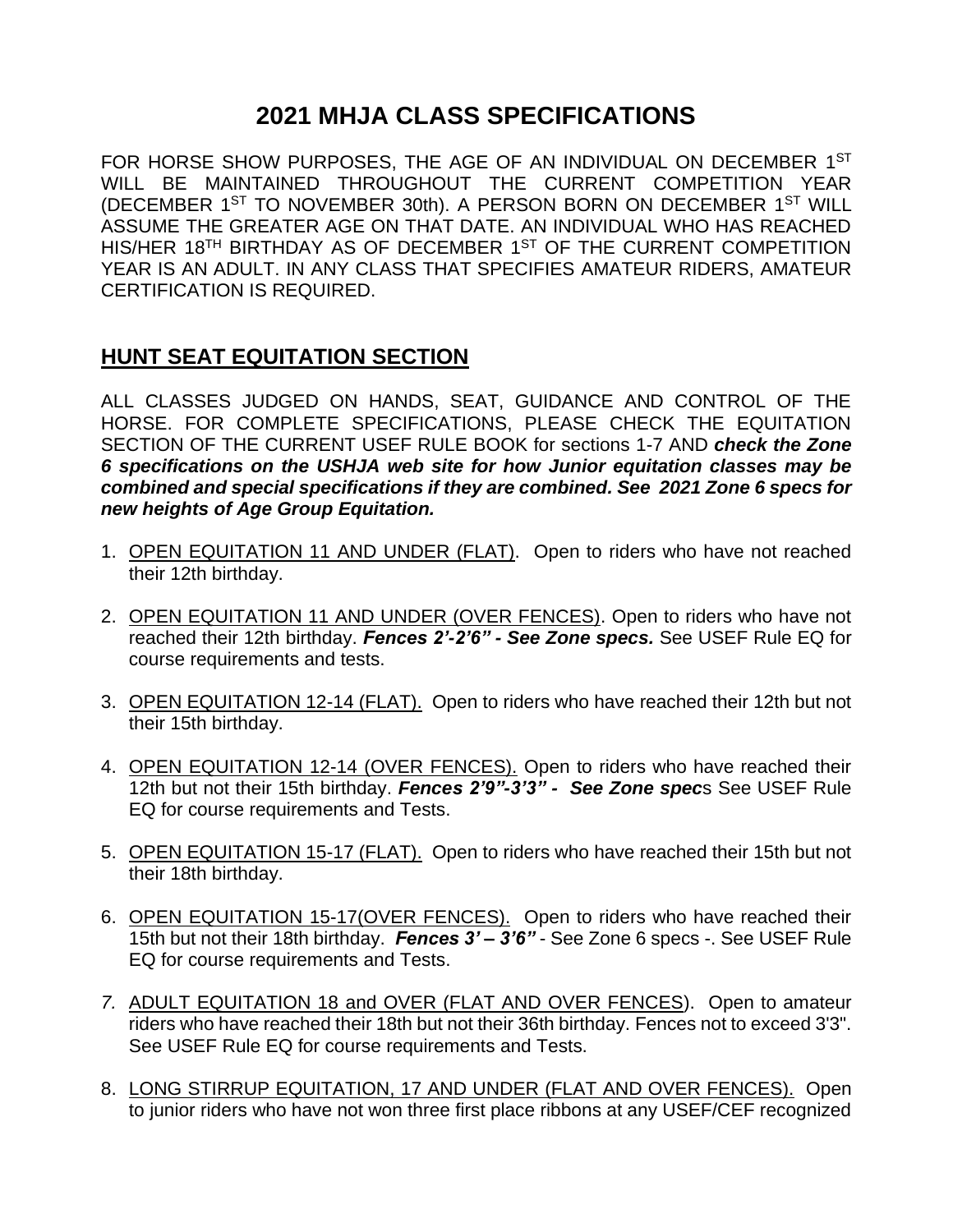show over fences which exceeded 2'9" in height in the past three years, including equitation. No rider cross entry at the same show between this section and Short Stirrup Hunter/ Equitation, or any class where the height of fences exceeds 2'9"*.* A rider who is eligible as of December 1, shall retain his/her eligibility throughout the year regardless of ribbons won. Fences not to exceed 2'6". Combinations prohibited. Open to horses or ponies, distances will not be adjusted. Shows offering a Long Stirrup Hunter section are requested to hold at least one Long Stirrup Equitation class.

- 9. LONG STIRRUP EQUITATION 18 AND OVER (FLAT AND OVER FENCES). Open to amateur riders who have reached their 18th birthday, and who have not won three first place ribbons at any USEF/CEF recognized show over fences which exceeded 2'9" in height in the past three years, including equitation. No rider cross entry at the same show between this section and any class where the height of fences exceeds 2'9". A rider who is eligible as of December 1 shall retain his/her eligibility throughout the year regardless of ribbons won. Fences not to exceed 2'6". Combinations prohibited. Open to horses or ponies, distances will not be adjusted. Shows offering a Long Stirrup Hunter section are requested to hold at least one Long Stirrup Equitation class.
- 10.SHORT STIRRUP EQUITATION. Open to junior riders who have not reached their 12th birthday and have not won six first place ribbons over fences 2'6" or higher. A rider who is eligible as of December 1 shall retain his/her eligibility throughout the year regardless of ribbons won. No rider may cross enter at the same show between Short Stirrup Hunter/ Equitation and Long Stirrup Hunter/ Equitation, or between Short Stirrup Hunter/Equitation and any class where height of fences exceeds 2'6. 0pen to horses and ponies; manners emphasized and extreme speed penalized. *Fences not to exceed 2",* oxers and combinations prohibited. In flat classes no more than 8 entries may canter at one time and hand gallop is prohibited. Shows offering a Short Stirrup Hunter section are requested to hold at least one Short Stirrup Equitation class.
- 11. Masters Equitation (Rusty Stirrup) Open to amateur riders who have reached their 30th birthday. Amateur certification required. No rider cross entry at the same show between this section and any class where the height of fences exceeds 2'6". Fences not to exceed 2'3". Combinations and oxers prohibited. Only the name has changed – the specs are exactly the same.
- 12. Starter Equitation Open to Junior riders and Amateur riders who have not reached their 30<sup>th</sup> birthday. No rider cross entry at the same show between this section and any class where the height of fences exceeds 2'6". Fences not to exceed 2'3". Combinations and oxers prohibited.

*PLEASE NOTE: Starter, Masters and Short Stirrup sections may be combined. If the sections are combined, riders will be awarded points in the section they originally entered. If there are fewer than three entries in any section , it may be combined with the section that has the next fewest entries. If Short Stirrup is combined with either Master's or Starter, height of fences will not exceed 2'. If a show's specifications allow riders 30 and over to enter Starter classes, riders 30 and over may ride in both Masters and Starter but will not receive credit for any points won in Starter.*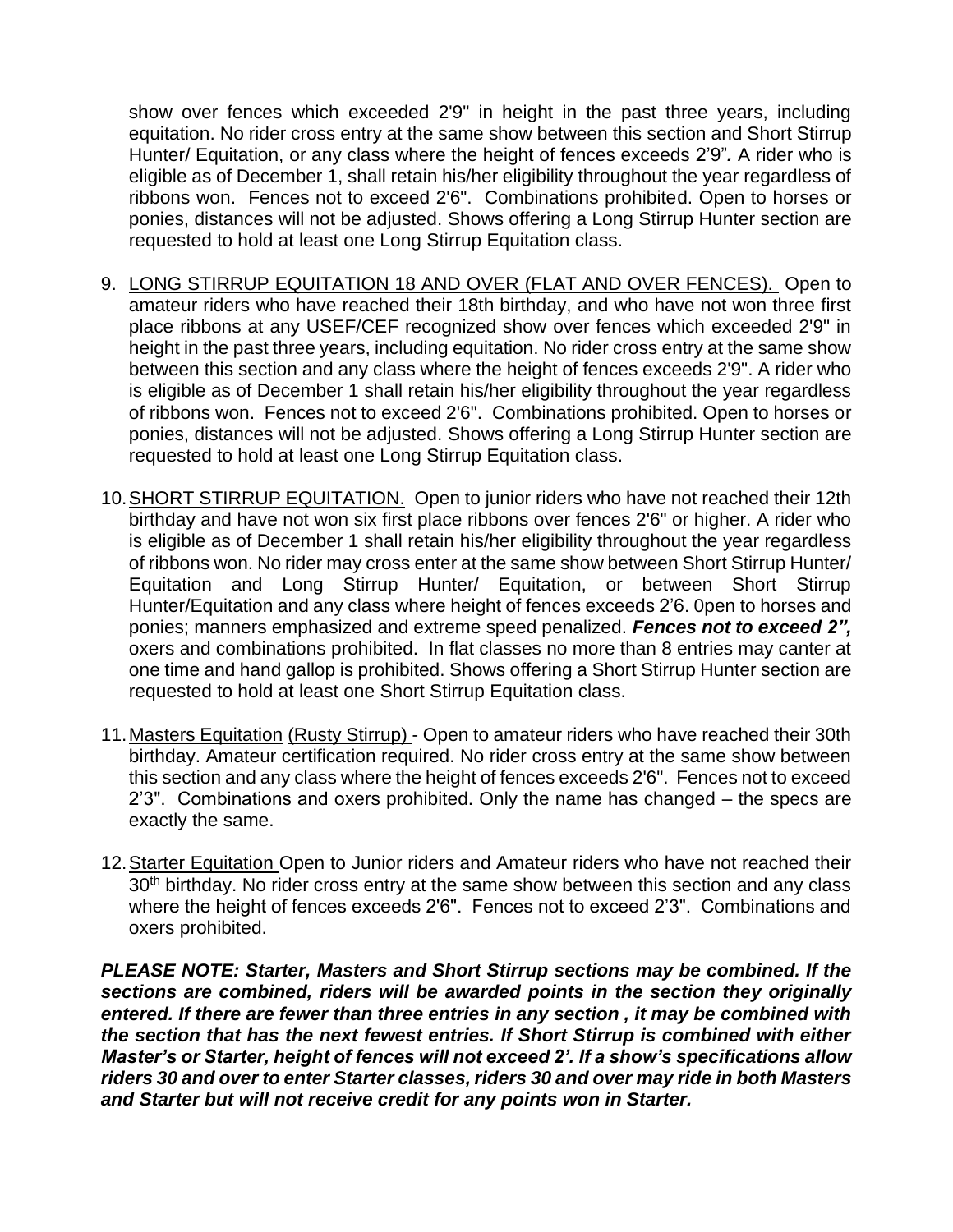- *13.*MODIFIED CHILDREN" S/ ADULT EQUITATION. Open to Junior riders who have not reached their 18<sup>th</sup> birthday and amateur riders who have reached their 18<sup>th</sup> birthday and are no longer eligible to compete as a junior exhibitor. Riders in this section may not cross enter into any section where the height of fences exceeds 3'. Height of fences to be 2'9". USEF test 1-7.
- *14.*MHJA HUNT SEAT MEDAL CLASS. Open to junior and amateur riders who are current members of the MHJA. Application for membership must be made directly to the MHJA. To be shown over a course of not less than 8 obstacles not exceeding 3' in height which must include one combination, one change of direction, and one long approach to a fence. Two or more tests of the top four riders are required, USEF Tests 1-14. Only one rider per horse. Amateur riders in this class may cross enter into classes where fences are 3'6" or higher. Junior riders in this class may not cross enter, at the same show, into classes where fences are 3'6" or higher unless they are in their first year of showing over fences 3'6" or higher; except for the Medal Final class, where they may cross enter if otherwise qualified. First through fourth place winners shall be eligible to compete in the MHJA Hunt Seat Medal Final. The final for this class may be held at a horse show to be announced at the beginning of the year. The Final shall consist of a course of not less than 8 obstacles not exceeding 3' in height which must include one combination, one change of direction, and one long approach to a fence. All exhibitors shall return for a flat phase. Following the flat phase, two or more tests of the top four riders are required, USEF Tests 1-14. The winner of the final will receive a perpetual trophy. Qualifying for the Medal shall start with the first MHJA Medal class held after the Medal Finals of the previous year and end at the last show prior to the finals of the current year.In the event no final class is held, the perpetual trophy shall be awarded to the rider who has accumulated the most points in the MHJA Hunt Seat Medal class throughout the year.
- *15.*MHJA MINI-MEDAL. Open to junior and amateur riders who are current members of the MHJA. Application for membership must be made directly to the MHJA. Cross entry at the same show into any class where the height of fences exceeds 2'9" is prohibited. To be shown over a course of at least 8 fences 2'6" in height. Two tests (USEF Tests 1-8) are required in the first round. If there are 8 or more entries at the beginning of the class, two or more tests of the top four riders are required, USEF Tests 1-8. Only one rider per horse. A final for this class may be held at a horse show designated by the MHJA Board of Directors. Riders who win a first, second, third or fourth place in the Mini-Medal will be eligible for the finals. The final will consist of a first round of at least 8 fences 2'6" in height. The top four riders will return to be tested at the judge's discretion from tests 1-8. Exhibitors who qualify in both the Mini-Medal and the MHJA Medal may ride in only one final. Qualifying for the Mini-Medal shall start with the first MHJA Mini-Medal class held after the Mini-Medal Finals of the previous year and end at the last show prior to the finals of the current year. If no final class is held, the year-end award for the medal will be awarded on points accumulated during the show year

**FOR THE 2021 SHOW SEASON ONLY, ANYONE WHO QUALIFIED IN 2020 WILL BE ELIGIBLE TO RIDE IN THE MEDAL FINAL FOR WHICH THEY QUALIFIED. THE NAMES OF RIDERS WHO QUALIFIED IN 2020 WILL BE LISTED ON THE MHJA WEB SITE. FOR ANYONE WHO DID NOT QUALIFY IN 2020, NORMAL QUALIFICATION APPLIES IN**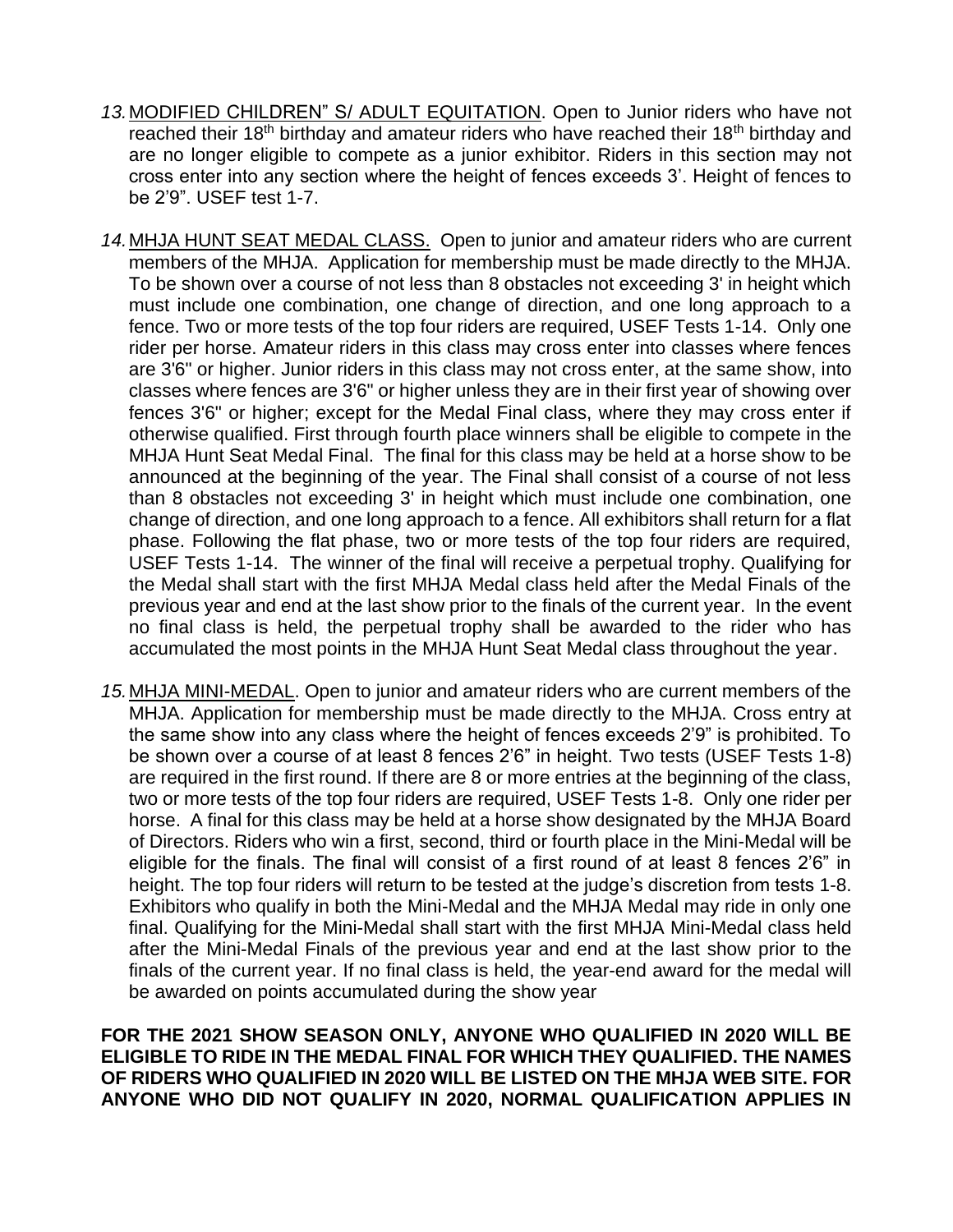**2021. IN 2021, THE MEDAL FINALS WILL BE HELD AT THE MID STATES FALL SHOW, SEPTEMBER 15-17, 2021.**

## **HUNTER SECTION**

*For sections 1-23, check the current USEF Rule Book for complete USEF specifications and on-line at USHJA.org for Zone 6 specifications.*

- 1. COMBINED GREEN WORKING HUNTER 3'0" 3'3". USEF Rule HU (Old Pre-Green. Horses required to jog.)
- 2. COMBINED GREEN WORKING HUNTER 3'6" 3'9". USEF Rule HU.
- 3. HIGH PERFORMANCE WORKING HUNTER. See USEF Rule HU.
- 4. PERFORMANCE WORKING HUNTER 3'3 " -3'6" USEF Rule HU.
- 5. COMBINED AMATEUR OWNER WORKING HUNTER.
- 6. COMBINED AMATEUR OWNER WORKING HUNTER 3'3" Fences 3'3". See USEF Rule HU.
- 7. COMBINED JUNIOR WORKING HUNTER
- 8. COMBINED JUNIOR HUNTER 3'3" USEF Rule HU.
- 9. COMBINED PONY WORKING HUNTER USEF Rule HU.
- 10.CHILDREN ARE WORKING HUNTER HORSE. 14 and Under USEF Rule HU. Zone 6 specs.
- 11. CHILDREN'S WORKING HUNTER HORSE. 15 -17 USEF Rule HU Zone 6 specs Open to horses that are to be ridden by Junior exhibitors. Zone 6 specs.
- 12. CHILDREN'S WORKING HUNTER PONY. Open to ponies shown by a junior rider. Riders may not cross enter into USEF rated classes at the same show where the height of fences exceeds 3'3". Zone 6 specs.
- 13.ADULT AMATEUR WORKING HUNTER 18 35: Zone 6 specs.
- 14.ADULT AMATEUR WORKING HUNTER 36 49: Zone 6 specs.
- 15. ADULT AMATEUR WORKING HUNTER 50 AND OVER See Zone 6 specs for rules on combining. Zone 6 specs apply.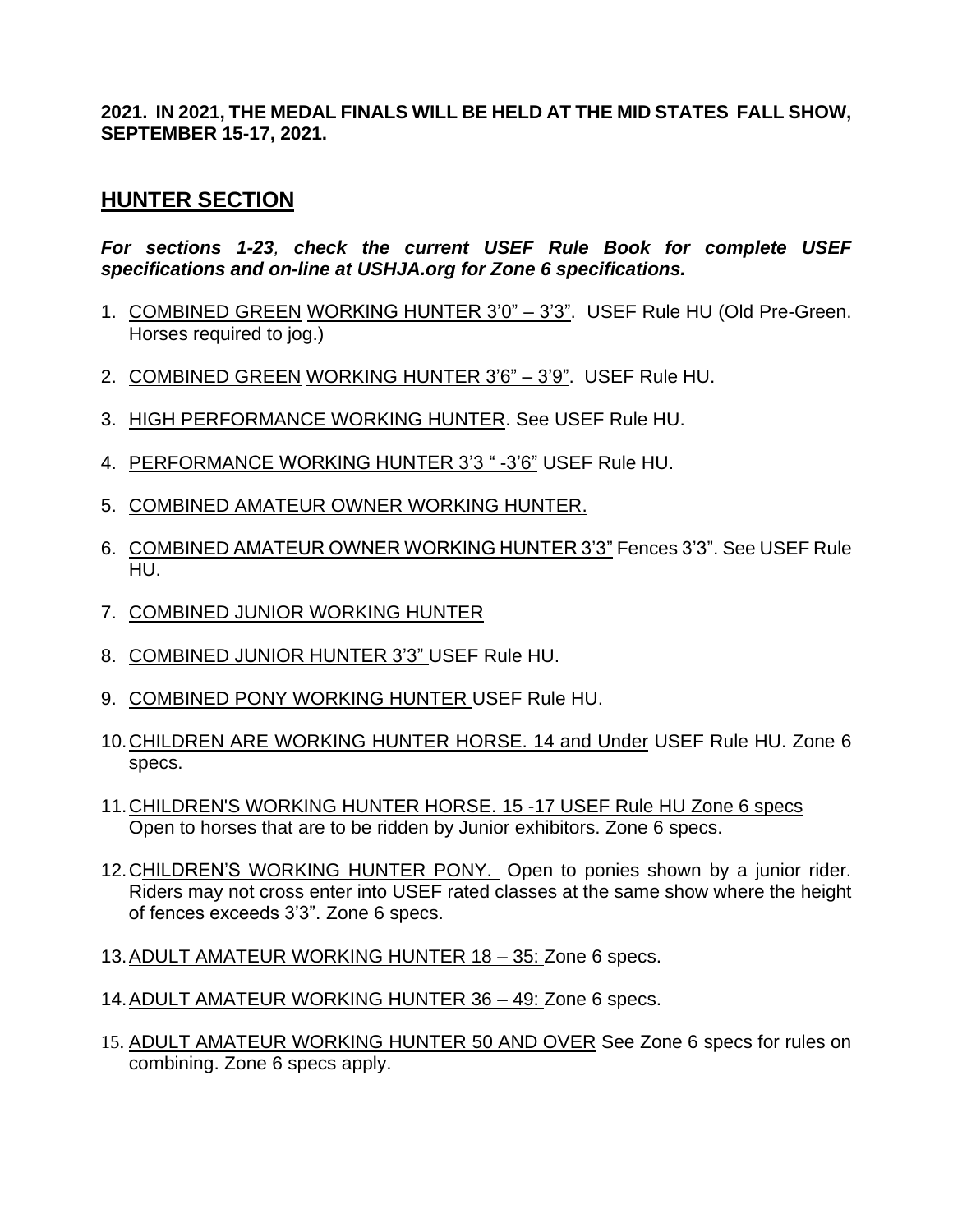- 16. USHJA 2' Hunter. Fences 2', oxers are optional, combinations are not permitted. To be shown over a course of at least eight (8) fences.
- 17. USHJA 2'3" Hunter. Fences 2'3", oxers are optional, combinations are not permitted. To be shown over a course of at least eight (8) fences.
- 18.USHJA 2'6" Hunter. Fences 2'6", combinations are permitted. To be shown over a course of at least eight (8) fences.
- 19.USHJA 2'9" Hunter. Fences 2'9". Combinations are permitted. To be shown over a course of at least eight (8) fences.
- 20.USHJA 3' Hunter. Fences 3', combinations are permitted. To be shown over a course of at least eight (8) fences.
- 21. LOW ADULT AMATUER HUNTER (USHJA LOW ADULT) Open to amateur riders who have reached their 18<sup>th</sup> birthday and are no longer eligible to compete as a junior exhibitor. Open to horses and ponies.. Not to jog. Height of fences 2'6".
- 22.LOW CHILDREN'S HUNTER (USHJA LOW CHILDREN'S). Open to riders who have not reached their 18<sup>th</sup> birthday. Open to horses and ponies. Not to jog. Height of fences 2'6"

#### *Low Children's and Low Adult are now USHJA Zone Year End Awards. The specifications are online at USHJA under Zone 6 Specifications.*

- 23. THOROUGHBRED HUNTER. May be USEF recognized or an unrecognized section. USEF fences 3', unrecognized 2'9". MHJA will count points from either USEF TB hunter sections or unrecognized TB hunter sections for the year end award. *PLEASE NOTE – Exhibitors who are interested in points for Zone 6 Horse of the Year award for TB Hunter should make sure they show in the USEF approved sections. These are not offered at all shows.*
- 24. LONG STIRRUP WORKING HUNTER 17 AND UNDER, HORSES OR PONIES. Open to junior riders who have not won three first place ribbons at any USEF/EC recognized show over fences which exceeded 2'9" in height in the past three years, including equitation. No rider cross entry at the same show between this section and Short Stirrup Hunter/ Equitation, or any class where the height of fences exceeds 2'9"*.* A rider who is eligible as of December 1 shall retain his/her eligibility throughout the year regardless of ribbons won. Fences not to exceed 2'6". Combinations prohibited. Open to horses or ponies, manners emphasized, extreme speed penalized. Hand gallop is prohibited in under saddle classes. Shows offering a Long Stirrup Hunter section are requested to offer at least one Long Stirrup Equitation class.
- 25.LONG STIRRUP WORKING HUNTER 18 AND OVER, HORSES OR PONIES. Open to amateur riders who have reached their 18th birthday and who have not won three first place ribbons at any USEF/EC recognized show over fences which exceeded 2'9" in height in the past three years, including equitation. No rider cross entry at the same show between this section and any class where the height of fences exceeds 2'9". A rider, who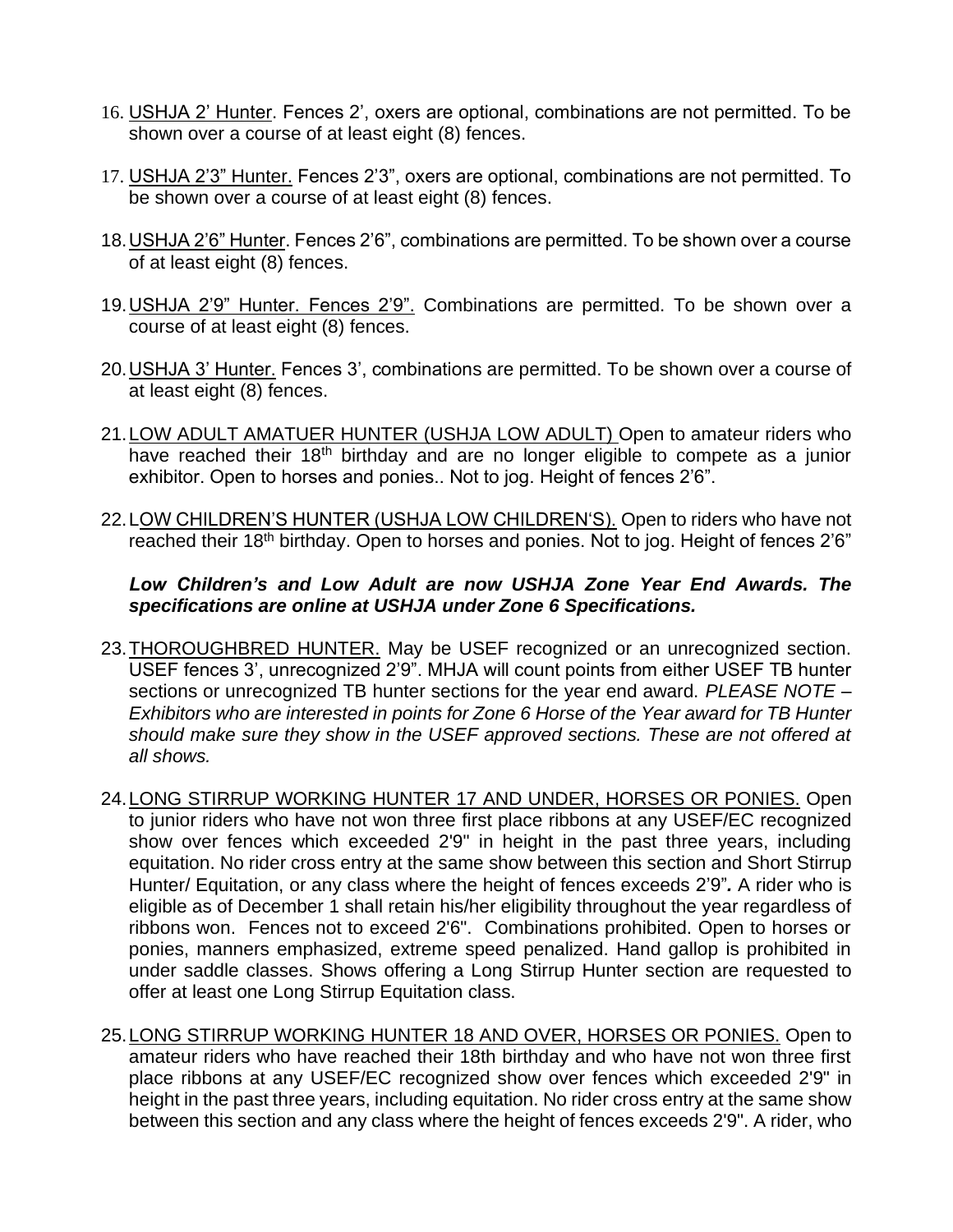is eligible as of December 1, shall retain his/her eligibility throughout the year regardless of ribbons won. Fences not to exceed 2'6". Combinations prohibited. Open to horses or ponies, manners emphasized, extreme speed penalized. Hand gallop is prohibited in under saddle classes. Shows offering a Long Stirrup Hunter section are requested to offer at least one Long Stirrup Equitation class.

- 26.SHORT STIRRUP WORKING HUNTER, HORSES OR PONIES. Open to junior riders who have not reached their 12th birthday and have not won six first place ribbons over fences 2'6" or higher. A rider who is eligible as of December 1 shall retain his/her eligibility throughout the year regardless of ribbons won. No rider may cross enter at the same show between Short Stirrup Hunter/ Equitation and Long Stirrup Hunter/ Equitation, or between Short Stirrup Hunter/Equitation and any class where height of fences exceeds 2'6". 0pen to horses or ponies; manners emphasized, and extreme speed penalized. *Fences not to exceed 2'*, oxers and combinations prohibited. In under saddle classes no more than 8 entries may canter at one time and hand gallop is prohibited. Shows offering a Short Stirrup Hunter Section are requested to offer at least one Short Stirrup Equitation class.
- 27. LOW JUNIOR/AMATEUR WORKING HUNTER. Open to junior riders and amateur riders no longer eligible to compete as a junior exhibitor. Amateur certification required. Horse/rider combinations entered in Low Junior/Amateur may not cross enter into Modified Children's/Adult or into classes where the height of fences exceeds 3'6". Riders may, if otherwise qualified, enter the Modified Children's/Adult on a different mount. Riders may also enter classes where the height of fences exceeds 3"6" on another mount. To be judged on performance and soundness, emphasis on manners. Height of fences 3'. Entries not to jog for ribbons. If there are 20 or more entries at the start of the first class of the section, management must split the section and award two sets of ribbons and two championships.
- 28. MASTERS HUNTER (RUSTY STIRRUP) Open to amateur riders who have reached their 30th birthday. Amateur certification required. No rider cross entry at the same show between this section and any class where the height of fences exceeds 2'6". Fences not to exceed 2'3". Combinations and oxers prohibited. Open to horses and ponies. No jog. Only the name has changed, the specifications remain the same.
- 29. STARTER HUNTER. Open to Junior riders and Amateur riders who have not reached their 30<sup>th</sup> birthday. No rider cross entry at the same show between this section and any class where the height of fences exceeds 2'6". Fences not to exceed 2'3". Combinations and oxers prohibited. Open to horses and ponies. No jog.

*PLEASE NOTE: Starter, Masters and Short Stirrup sections may be combined. If the sections are combined, riders will be awarded points in the section they originally entered. If there are fewer than three entries in any section , it may be combined with the section that has the next fewest entries. If Short Stirrup is combined with either Master's or Starter, height of fences will not exceed 2'. If a show's specifications allow riders 30 and over to enter Starter classes, riders 30 and over may ride in both Masters and Starter but will not receive credit for any points won in Starter.*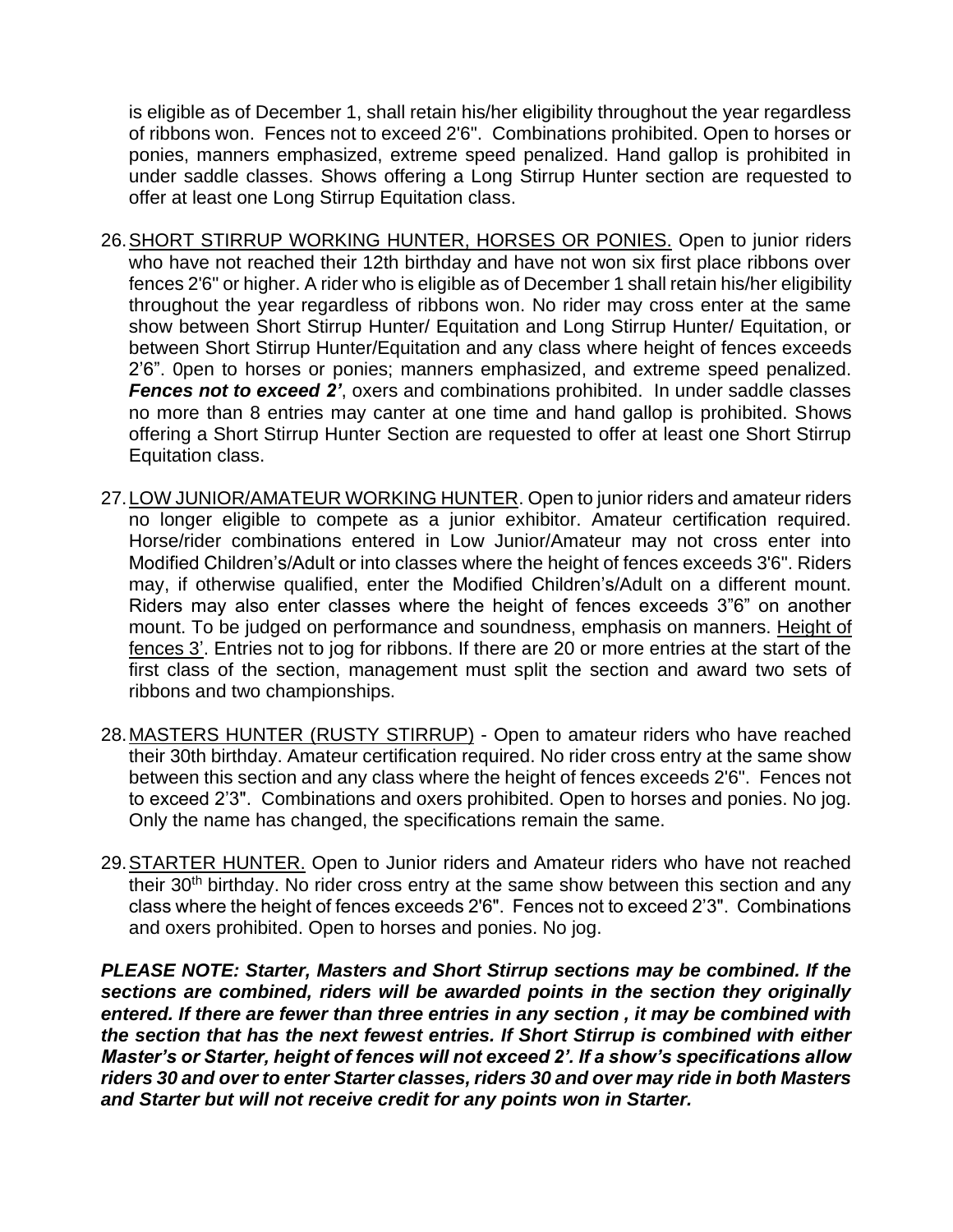- 30.MODIFIED ADULT AMATEUR HUNTER. Open to amateur riders who have reached their 18<sup>th</sup> birthday and are no longer eligible to compete as a junior exhibitor. No horse/rider cross entry at the same show between this section and the Low Junior/Amateur section or any class where the height of fences exceeds 3'. Riders may cross enter into other sections on a different horse. The horse may cross enter into other sections with a different rider. Not to jog. Height of fences 2'9".
- 31.MODIFIED CHILDREN'S HUNTER. Open to junior riders who have not reached their 18<sup>th</sup> birthday. Open to horses and ponies. No horse/rider rider cross entry at the same show between this section and the Low Junior/Amateur section or any class where the height of fences exceeds 3'. Riders may cross enter into other sections on a different horse. The horse may cross enter into other sections with a different rider. Not to jog. Height of fences 2'9"

*PLEASE NOTE: If there are less than six entries in either the Modified Adult Hunter section or the Modified Children's Hunter section, they may be combined. If there are six or more entries in both sections, they must be held separately.*

32. BABY GREEN WORKING HUNTER. Open to horses in their first two years of showing. Horses entered in this section may not cross enter into classes where the height of fences exceeds 3'. Fences 2'6". No combinations, no hand gallop, no jog.

## **JUMPER SECTIONS**

All sections except pony jumpers are open to horses and ponies and are to be conducted and scored in accordance with USEF and Zone 6 Rules and Regulations.

- 1. .70 .75m JUMPER
- 2. .80-.85m Jumper
- 3. .90m -.95m JUMPER
- 4. 1.0m JUMPER
- 5. 1.05m and 1.10m JUMPER
- 6. 1.15m JUMPER
- 7. 1.20m and 1.25m JUMPER
- 8. 1.30m and above JUMPER All classes for 1.30m and above jumpers.
- 9. PONY JUMPER. USEF rules apply, including cross-entry restrictions.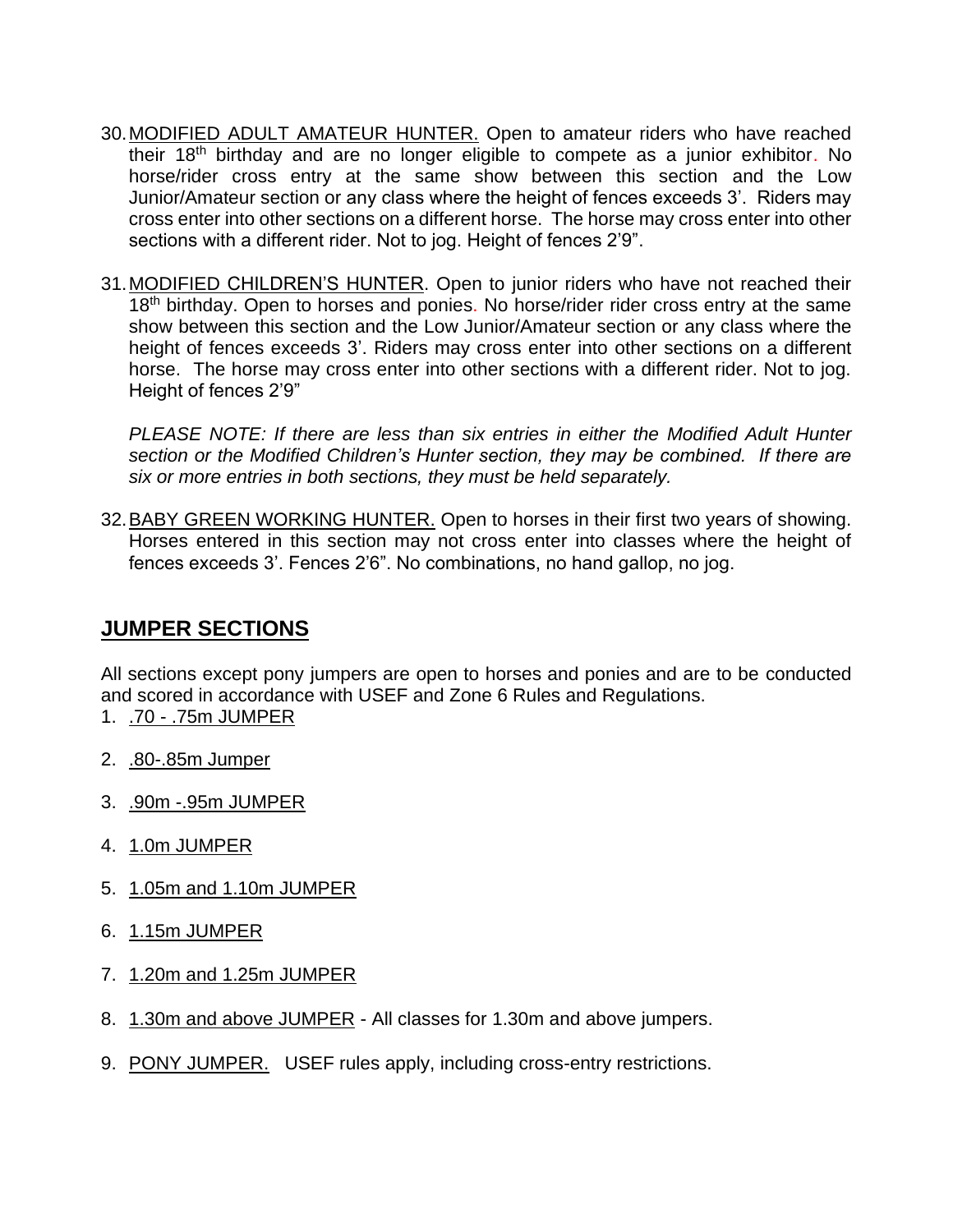- 10.MODIFIED CHILDREN'S JUMPER Open to junior riders. Fence height .85m (2'9") to .95m (3'1").
- 11.MODIFIED ADULT AMATEUR JUMPER Open to amateur riders. Fence height .85m (2'9") to .95m (3'1").
- 12.LOW CHILDREN'S JUMPER Open to junior riders. See Zone 6 specifications. 1.0m 1.05
- 13.LOW ADULT AMATEUR JUMPER. Open to amateur riders, USEF Amateur certification required. See Zone 6 specifications.1.0m – 1.05.
- 14. HIGH CHILDREN'S JUMPER. Open to junior riders. See Zone 6 specifications.1.10-1.15m
- 15.HIGH ADULT AMATEUR JUMPER. Open to amateur riders, USEF Amateur certification required. See Zone 6 specifications.1.10 -1.15m

*PLEASE NOTE: Children's and Adult Jumper riders – please check online at USHJA under Zones for any new the Zone 6 specs.*

- 16.JUNIOR JUMPER. Open to junior riders. Must be conducted and scored in accordance with USEF Rules and Regulations.
- 17.AMATEUR OWNER JUMPER. Open to Amateur riders, USEF Amateur Certification required. See USEF Rule JP. Must be conducted and scored in accordance with USEF Rules and Regulations.
- 18.THOROUGHBRED JUMPER

## **OPPORTUNITY CLASSES**

**To be eligible for a year-end award from the MHJA, you will need to join the MHJA as a competition member. Opportunity Classes will follow all requirements set forth under the MHJA Year End Awards Program.**

Opportunity classes were developed by the USEF as a place to introduce people to the horse show world without the expensive membership fees. **To be eligible for a year-end award from the MHJA, you will need to join the MHJA as a competition member to be eligible for points in sections judged on the rider (equitation classes.) to be eligible for an award in the Hunters, both the owner of the horse and the rider of the horse must be competing members of the MHJA.** Entries in Opportunity classes are not required to have USEF/USHJA membership or pay non-member fees; and their mount is not required to be registered with USHJA or be recorded with USEF, or microchipped to participate. Entries are required to pay all other fees. If riders or horses enter any other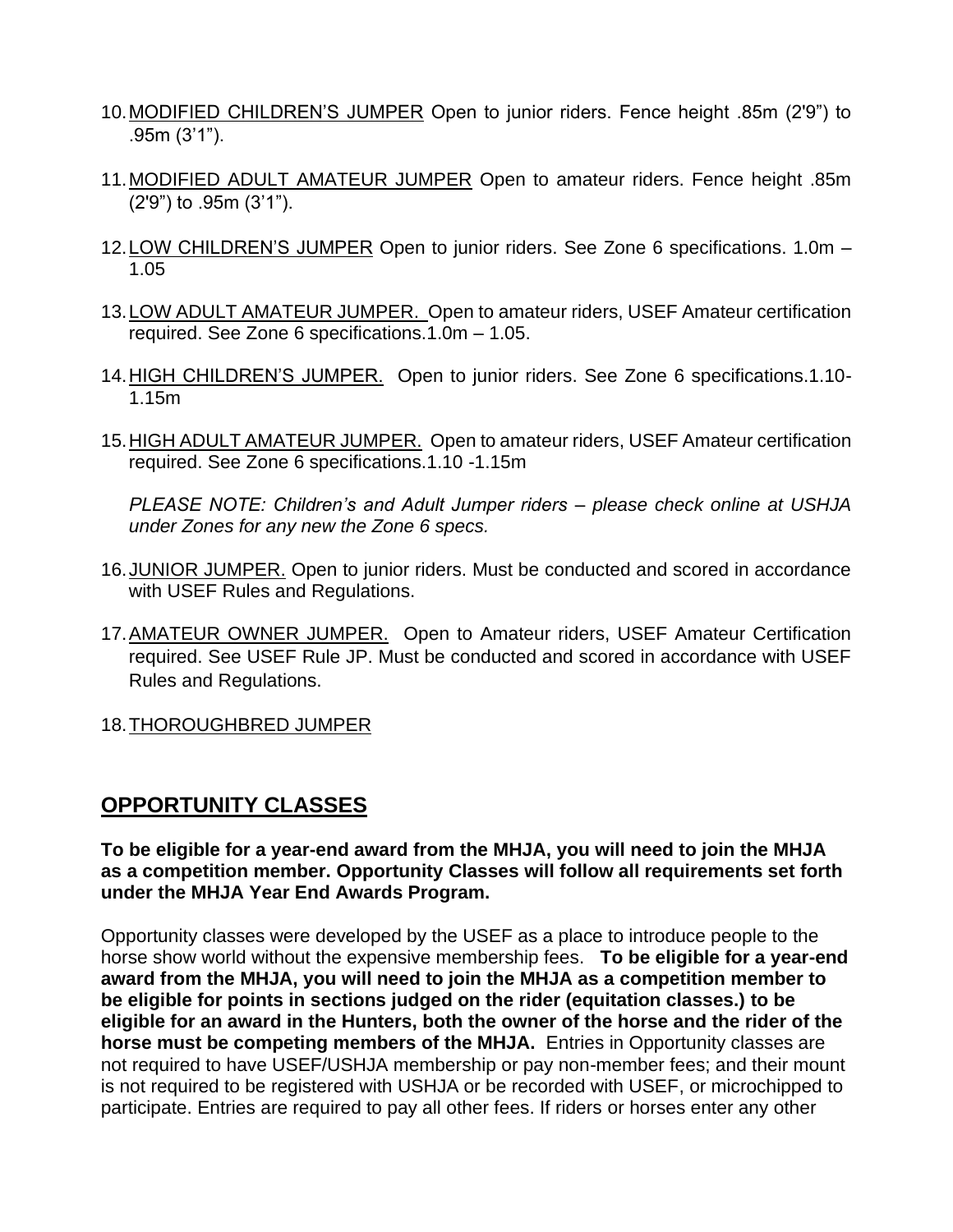classes at a show, except other Opportunity classes, they ARE required to have all necessary memberships and requirements. Here are the rules/requirements for Opportunity classes:

- Riders in Opportunity classes may not show in any USEF rated classes at that horse show. Riders may cross enter into unrated classes for which you are eligible provided the height of fences does not exceed 2'6", but rider then has to be a USEF/USHJA member or pay the non-membership fees; and pay the drug and zone fees.
- If the rider has **EVER** shown in a USEF rated Hunter, Jumper or Hunt Seat Equitation class they are ineligible to show in Opportunity classes. If they have a question about this, please check with the show secretary.
- You have to show in at least *two* MHJA approved shows to be eligible for a yearend award**.**
- For the Opportunity classes, attire may consist of proper hunter/jumper show attire or the following: breeches with paddock boots and half chaps; jodhpurs with paddock boots; or breeches and boots. Jumpers may wear a polo shirt or other shirt with sleeves and a collar. Hunter/Equitation riders may wear a shirt with tie or a show shirt with a choker. Depending on the weather, they may wear a close-fitting sweater, jacket or vest. All riders must wear SEI/ASTM approved head gear.
- Any USEF rules regarding walk-trot classes shall automatically become part of the Opportunity specifications. Equitation classes are judged on control of mount, appropriate pace, steering and effective position of rider. Hunter classes judged on performance, manners of mount, and suitability at this level of competition.
- 1. SHORTEST STIRRUP EQUITATION/HUNTER OPPORTUNITY, Open to junior riders who have not reached their 11<sup>th</sup> birthday. Riders in this section may not cross enter into any other section or class at the same horse show**,** except classes on the flat and under saddle for which they are otherwise eligible.Classes may consist of unmounted showmanship, walk/trot, walk/trot/canter and cross rails. Cross rail courses shall be 6 to 8 "fences" twice around the ring on the rail, with no diagonal lines. Trotting not to be penalized in cross rail classes. In flat/under saddle classes, no more than 6 entries to canter at one time. Manners emphasized and extreme speed to be penalized. ALL Shortest Stirrup Classes - Equitation and Hunter- shall be counted equally for one year-end award*.* If a rider has more than one entry in a Shortest Stirrup Hunter class, only the top placing entry will be counted.
- 2. OPPORTUNITY HUNTER. Open to any rider who is eligible for Opportunity classes. Fences not to exceed 2'6". No combinations. Any Opportunity Hunter class other than Shortest Stirrup Opportunity will count for this award. Manners emphasized and extreme speed to be penalized. ALL Opportunity Classes - Hunter- shall be counted